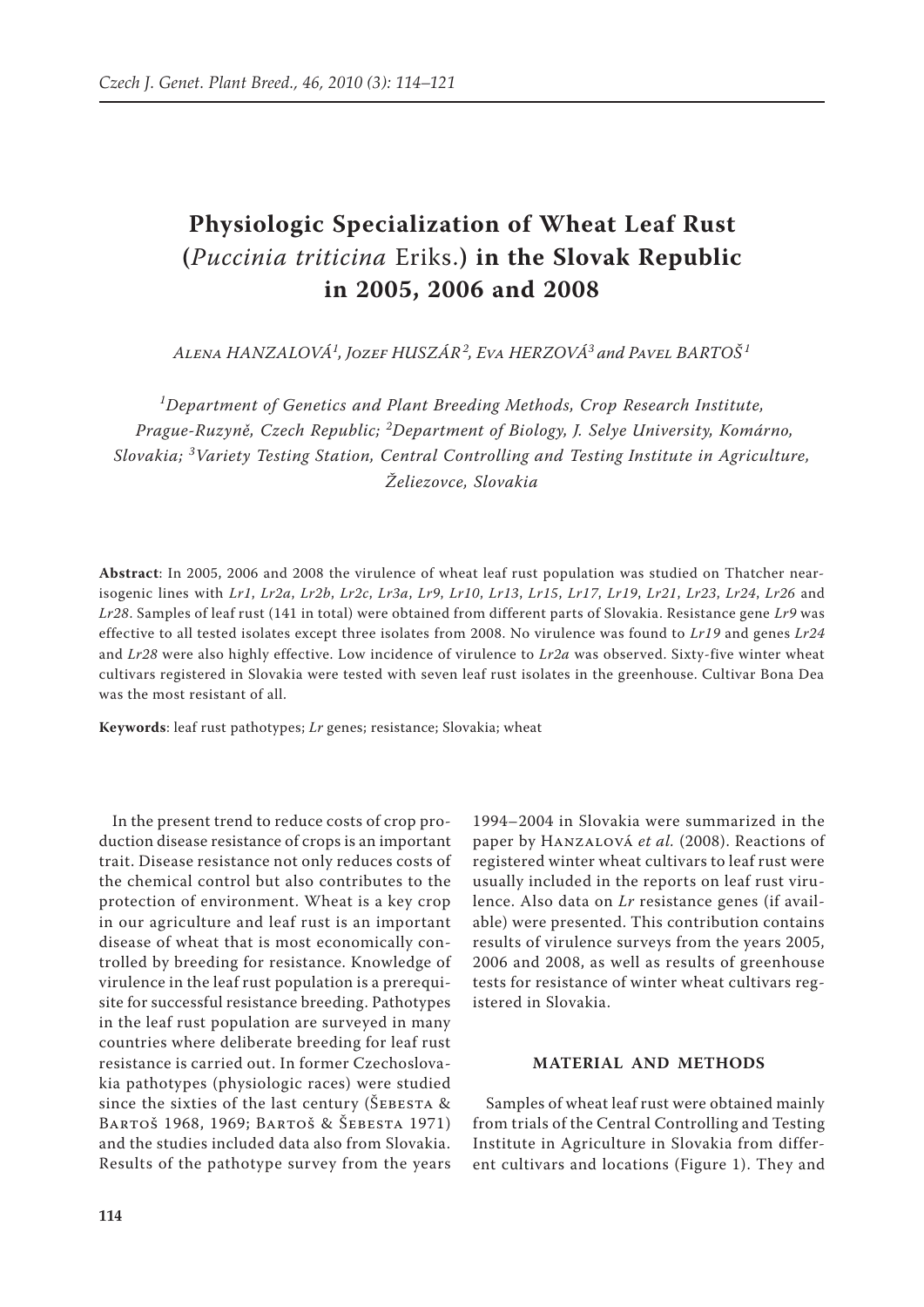

Figure 1. Localities for sampling of leaf rust in 2005–2008 in Slovakia

later single pustule isolates from them (mostly two of each increased sample) were propagated on the susceptible cv. Michigan Amber. Inoculation of seedlings was carried out with water suspension of urediospores. Inoculated plants were kept closed in glass cylinders to provide high air humidity for 24 h. Infection types were evaluated according to Stakman *et al.* (1962) 10–14 days after inoculation when plants were kept in a greenhouse at 18–22°C. Frequency of virulence to the differentials was expressed in %. Thatcher near isogenic lines (NILs) with single *Lr* genes *Lr1*, *Lr2a*, *Lr2b*, *Lr2c*, *Lr3a*, *Lr9*, *Lr10*, *Lr13*, *Lr15*, *Lr17*, *Lr19*, *Lr21*, *Lr23*, *Lr24*, *Lr26* and *Lr28* were used in the tests. Seed of the NILs was supplied by Dr. J. Kolmer to the Cereal Research Non-Profit Company in Szeged, Hungary where it was propagated and sent to us. The pedigree of NILs was described in the paper by MESTERHÁZY *et al.* (2000). In 2005 43 samples from 5 localities, in 2006 62 samples from 12 localities, and in 2008 36 samples from 8 localities were analyzed (Table 1). Leaf rust samples obtained in 2007 did not germinate because of a storage failure. As the number of determined virulence combinations was large (21 pathotypes in 2005, 14 pathotypes in 2006 and 25 pathotypes in 2008), only the pathotypes representing at least 4% of the total number of determined pathotypes in the particular years were summarized in Table 2. Description of isolates is

based on the set of differentials agreed in COST 817 action (Mesterházy *et al.* 2000; Hanzalová 2010). Reactions of 65 out of 75 registered winter wheat cultivars (List of registered cultivars in Slovakia 2007) were tested at the seedling stage with 7 leaf rust isolates using the same method as in the pathotype analysis. These tests comprised 7–10 plants of each cultivar and were repeated twice. If the results varied, additional tests were carried out. Leaf rust isolates were selected from our previous pathotype surveys and originated from various years and locations except the isolate we called ASU that was received by courtesy of Dr. J. Kolmer. They were used because of their ability to differentiate resistance genes of wheat cultivars. Seedling reactions and data on leaf rust resistance in the description of cultivars by the Central Controlling and Testing Institute in Agriculture, Slovakia, were compared.

## **RESULTS**

Determined virulence of leaf rust isolates from the years 2005, 2006 and 2008 is summarized in Table 1. No virulence was found to the gene *Lr19* and only 1% of isolates on the average of 3 years were virulent to *Lr9*. Very low incidence of virulence was recorded to *Lr24* (4.3%), low incidence of virulence to *Lr2a* (21.3%) and *Lr28* (10%). In-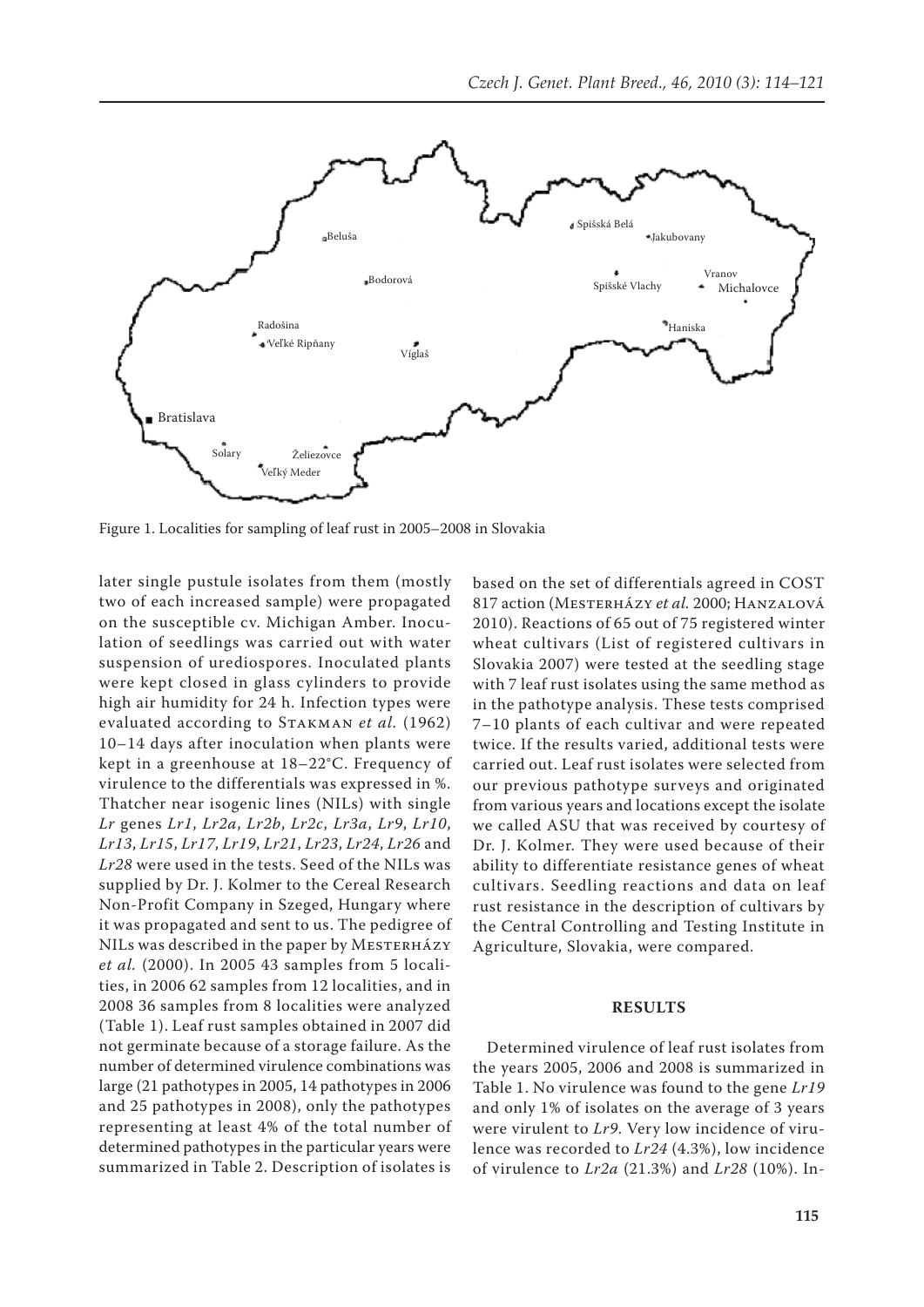|                | Virulent isolates (%) |          |          |              |
|----------------|-----------------------|----------|----------|--------------|
| Lr genes       | 2005                  | 2006     | 2008     | Average (%)  |
| Lr1            | 70                    | 58       | 75       | 67.6         |
| Lr2a           | 14                    | 16       | 34       | 21.3         |
| Lr2b           | 72                    | 45       | 39       | 52           |
| Lr2c           | 88                    | 82       | 32       | 67.3         |
| Lr3a           | 93                    | 90       | 94       | 92.3         |
| Lr9            | $\mathbf{0}$          | $\theta$ | 3        | $\mathbf{1}$ |
| Lr10           | 44                    | 41       | 100      | 61.6         |
| Lr13           | 98                    | 91       | 94       | 94.3         |
| Lr15           | 67                    | 86       | 97       | 83.3         |
| Lr17           | 63                    | 86       | 100      | 83           |
| Lr19           | $\Omega$              | $\Omega$ | $\Omega$ | $\Omega$     |
| Lr21           | 100                   | 100      | 94       | 98           |
| Lr23           | 84                    | 65       | 63       | 70.6         |
| Lr24           | 7                     | $\Omega$ | 6        | 4.3          |
| Lr26           | 72                    | 85       | 69       | 75.3         |
| Lr28           | 5                     | 3        | 22       | 10           |
| No. of samples | 43                    | 62       | 36       | 141 in total |

Table 1. Virulence of leaf rust isolates on *Lr* NILs (%) in 2005, 2006 and 2008

Table 2. Prevailing leaf rust pathotypes in 2005, 2006, 2008

cidence of virulence to other genes exceeded 50% and reached 98% to the resistance gene *Lr21*.

The most frequently occurring pathotypes are listed in Table 2. In 2005 pathotypes with virulence to eleven *Lr* genes prevailed, followed by pathotypes with virulence to nine *Lr* genes. In 2006 pathotypes with virulence to nine *Lr* genes prevailed followed by pathotypes virulent to eleven *Lr* genes. Unlike in 2005 and 2006, in 2008 pathotypes virulent only to seven *Lr* genes prevailed followed by pathotypes virulent to eight *Lr* genes. In 2005 and 2006 three prevailing pathotypes were identical. Pathotype A represented race 73-62, pathotype B race 53-62, pathotype C race 13-62. In 2008 different races prevailed, namely 12-22 D, 12-62 E and 43-60 F (Table 2). Summarized data of 2005 and 2006 show the average frequency of pathotype  $A - 17.3\%$ , B –12.9% and C – 9.8%.

Reactions of winter wheat cultivars to 7 leaf rust isolates are summarized in Table 3. Of winter wheats only cultivars Bona Dea and Petrana were resistant to all seven applied rust isolates. Because cv. Petrana was characterized as medium susceptible to susceptible to leaf rust by the author of this cultivar, we tried to clarify this discrepancy. For this reason cvs. Bona Dea and Petrana were

| Year | Virulence on NILs                               | Occurrence in the<br>particular years (%) | Locality                                                       |
|------|-------------------------------------------------|-------------------------------------------|----------------------------------------------------------------|
|      | 1, 2a, 2b, 2c, 3a, 13, 15, 17, 21, 23, 26 (A)   | 23.3                                      | Jakubovany, Spišská Belá, Veľký Meder,<br>Víglaš, Želiezovce   |
| 2005 | 1, 2b, 2c, 3a, 13, 17, 21, 23, 26 (B)           | 20.9                                      | Jakubovany, Spišské Vlachy, Veľký Meder,<br>Víglaš, Želiezovce |
|      | 1, 2c, 3a, 13, 15, 17, 21, 23, 26 (C)           | 6.7                                       | Spišská Belá, Spišské Vlachy                                   |
|      | 2c, 3a, 13, 15, 17, 21, 23                      | 4.7                                       | Spišská Belá, Veľký Meder                                      |
|      | 1, 2a, 2b, 2c, 3a, 13, 21, 26                   | 4.7                                       | Spišské Vlachy, Želiezovce                                     |
|      | 2b, 2c, 3a, 13, 15, 17, 21, 23                  | 4.7                                       | Víglaš, Želiezovce                                             |
|      | 1, 2c, 3a, 13, 15, 17, 21, 23, 26 (C)           | 12.9                                      | Beluša, Jakubovany, Želiezovce                                 |
| 2006 | $1, 2a, 2b, 2c, 3a, 13, 15, 17, 21, 23, 26$ (A) | 11.3                                      | Jakubovany, Veľký Meder, Vrakuňa                               |
|      | 1, 2b, 2c, 3a, 13, 17, 21, 23, 26 (B)           | 4.8                                       | Jakubovany, Želiezovce                                         |
|      | 1, 3a, 15, 17, 21, 26                           | 4.8                                       | Jakubovany                                                     |
|      | 1, 3a, 13, 15, 17, 21, 26 (D)                   | 13.8                                      | Veľký Meder, Vrakuňa                                           |
| 2008 | 1, 3a, 13, 15, 17, 21, 23, 26 (E)               | 11.1                                      | Haniska, Michalovce, Vrakuňa                                   |
|      | 2b, 2c, 3a, 13, 15, 17, 21, 23 (F)              | 8.3                                       | Spišská Belá, Víglaš                                           |
|      | 1, 3a, 13, 15, 17, 21, 23                       | 5.6                                       | Veľké Ripňany, Haniska,                                        |
|      | 1, 2a, 2b, 2c, 13, 15, 17, 21, 23, 26           | 5.6                                       | Vranov nad Topľou, Haniska                                     |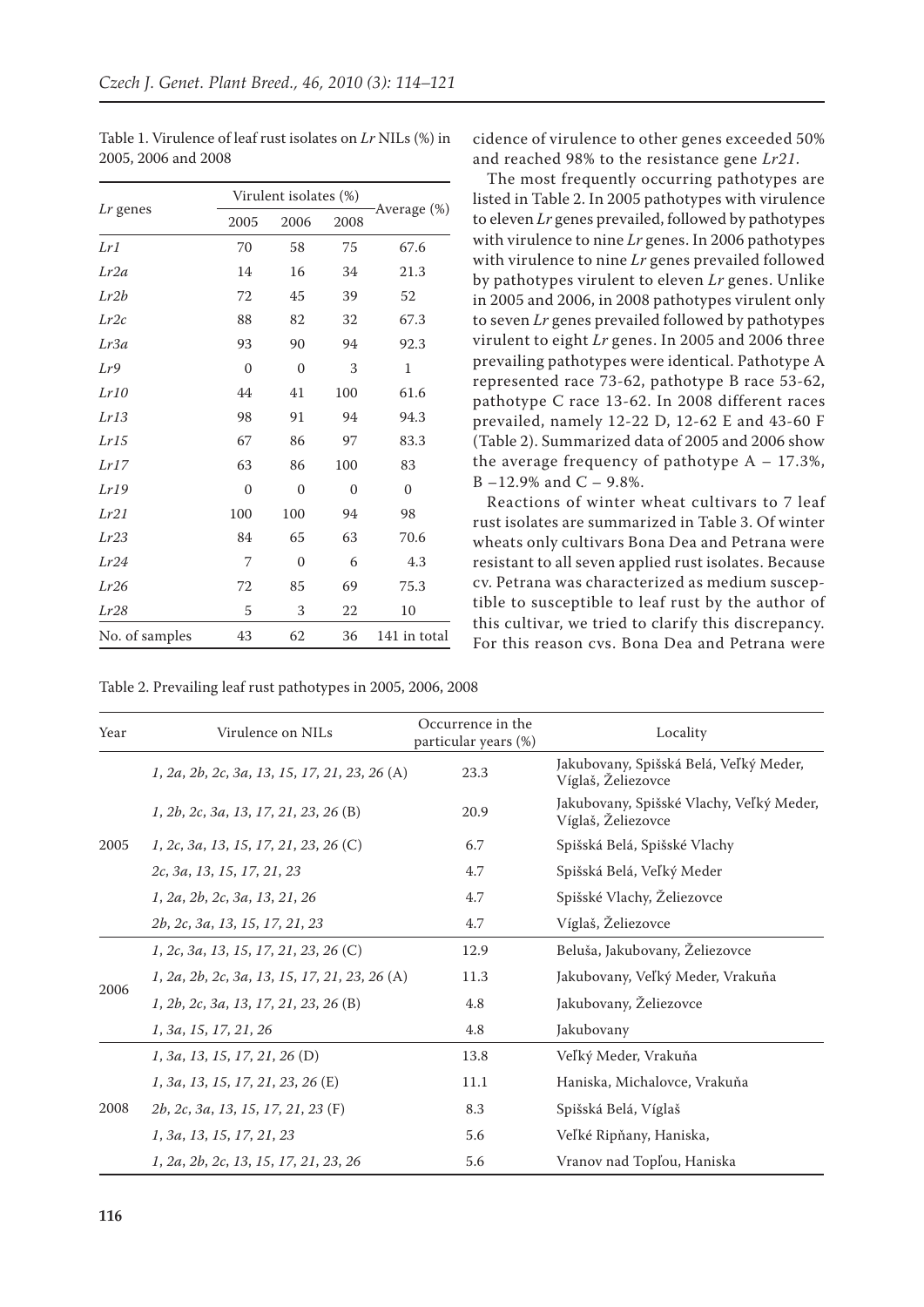| Cultivar     | Lr genes             |                   | Isolates   |                  |                      |                  |                  |              |                          |              |
|--------------|----------------------|-------------------|------------|------------------|----------------------|------------------|------------------|--------------|--------------------------|--------------|
|              | published (citation) | postulated        | registered | ASU              | 4332                 | 333              |                  |              | 347/6 4332/3 4003/4 628A |              |
| Alacris      |                      | Lr3a              | 2005       | $\mathbf{0}$     | 3                    | $\mathbf{3}$     | $\,3$            | 3            | 3                        | $\mathbf{3}$ |
| Alana        |                      |                   | 1997       | 3                | 3                    | $3-$             | $3-$             | 3            | 3                        | $3-$         |
| Alka         | Lr10, Lr13(1)        |                   | 1997       | $;1 - 3$         | $3+;$                | $3-$             | $\cdot$          | $\sqrt{2}$   | 3                        | $\sqrt{2}$   |
| Arida        |                      | Lr3a              | 2001       | $\ddot{i}$       | $3-$                 | 3                | 3                | 3            | $3-$                     | 3            |
| Armelis      |                      | Lr3a              | 2002       | 0;               | 3                    | 3                | 3                | 3            | $\,3$                    | 3            |
| Astella      |                      | Lr3a              | 1995       | $\cdot$          | 3                    | 3                | 3                | 3            | 3                        | 3            |
| Axis         |                      | Lr3a              | 2003       | 0;               | 3                    | 3                | 3                | 3            | 3                        | 3            |
| Balada       |                      |                   | 1999       | $\,$ 3 $\,$      | 3                    | 3                | 3                | 3            | 3                        | $2 - 3$      |
| Bardotka     |                      | Lr3a              | 2004       | $;1 - 2$         | 3                    | 3                | 3                | 3            | 3                        | $\,$ 3 $\,$  |
| Barroko      |                      |                   | 2006       | 3                | 3                    | 3                | 3                | 3            | 3                        | 3            |
| Bazilika     |                      |                   | 2007       | 3                | 3                    | 3                | 3                | 3            | 3                        | 3            |
| Bety         |                      |                   | 1999       | 3                | 3                    | 3                | 3                | 3            | 3                        | 3            |
| Blava        | Lr3ka(2)             |                   | 1992       | ;1               | 3                    | $3-$             | 3                | 3            | 3                        | 2            |
| Boka         | Lr13(2)              |                   | 1996       | 3                | 3                    | 3                | 3                | 3            | 3                        | 3            |
| Bona Dea     |                      | Lr19              | 2006       | $\boldsymbol{0}$ | ;                    | $\cdot$          | $\cdot$          | $\cdot$      | $\vdots$                 | $\cdot$      |
| Bonita       |                      | $Lr26+$           | 2003       | ;1               | $\mathbf{.}$         | 0;               | 0;               | 3            | ;1                       | 3            |
| Bosorka      |                      |                   | 2007       | 3                | 3                    | 3                | 3                | 3            | 3                        | 3            |
| <b>Brea</b>  |                      | Lr3a              | 1998       | $\vdots$         | 3                    | 3                | 3                | 3            | 3                        | 3            |
| <b>Bruta</b> | Lr14a(2)             |                   | 1994       | ;1               | 3                    | 3                | $3-$             | 3            | 3                        | $\,2$        |
| Caphorn      | $Lr37+$ (3)          |                   | 2005       | $2 - 3$          | $2 - 3$              | $2 - 3$          | $2 - 3$          | 0;1          | $2 - 3$                  | $;1 - 2$     |
| Clever       | $Lr37+$ (3)          |                   | 2004       | $\,3$            | 3                    | $2 - 3$          | 3                | 3            | $3-$                     | $2 - 3$      |
| Corsaire     | $Lr37+$ (3)          |                   | 2003       | $2 - 3$          | 3                    | 3                | 3                | 3            | 3                        | $2 - 3$      |
| Ebi          |                      |                   | 2006       | 3                | 3                    | 3                | 3                | 3            | 3                        | $\,3$        |
| Elpa         |                      | Lru               | 2001       | 3                | $3-$                 | 3                | $2 - 3$          | 3            | 3                        | $2 - 3$      |
| Estica       | Lr13, Lr14a (2)      |                   | 1996       | 3                | $\,3$                | 3                | $\,$ 3 $\,$      | 3            | 3                        | $3-$         |
| Eva          |                      | Lr3a              | 2001       | $\vdots$         | 3                    | 3                | $3-$             | 3            | 3                        | 3            |
| Evelina      |                      | Lru               | 2004       |                  | 3                    | $;+3$            | $\ddot{i}$       | 3            | $\ddot{i}$               | $\cdot$      |
| Genoveva     |                      | $Lr26+$           | 2005       | ;1               | $\ddot{\phantom{0}}$ | 0;               | 0;               | $\sqrt{3}$   | ;1                       | $\,$ 3 $\,$  |
| Hana         |                      | Lr3a              | 1985       | $\ddot{i}$       | 3                    | 3                | $\,3$            | 3            | $\,3$                    | $\,$ 3 $\,$  |
| Charger      |                      | $Lru$             | 2003       | $3-$             | $\mathbf{3}$         | 3                | $2+$             | $2+$         | $\,3$                    | $\cdot$      |
| Ignis        |                      | Lr3a              | 2004       | 0;               | 3                    | 3                | $\,3$            | 3            | $\,3$                    | 3            |
| Ilias        |                      | $\qquad \qquad -$ | 2005       | 3                | 3                    | $3-$             | $3-$             | 3            | 3                        | $2+$         |
| Ilona        |                      |                   | 1989       | $\mathbf{3}$     | 3                    | 3                | $\,3$            | 3            | 3                        | $\,3$        |
| Ines         |                      | Lr3a?             | 2004       | $2 - 3$          | 3                    | 3                | 3                | 3            | 3                        | $\,$ 3 $\,$  |
| IS Karpatia  |                      | Lr3a              | 2007       | $\boldsymbol{0}$ | 3                    | 3                | $\,3$            | 3            | 3                        | $\,$ 3 $\,$  |
| Klea         |                      | Lr3a              | 1998       | $\ddot{i}$       | 3                    | 3                | $\,3$            | 3            | 3                        | $\,$ 3 $\,$  |
| Košútka      |                      | Lru               | 1981       | $2 - 3$          | $\,3$                | $\overline{2}$   | $3-$             | $2 - 3$      | 2                        | $\,$ 3 $\,$  |
| Lívia        |                      | $Lr26,+$          | 1991       | $\cdot$          | 0;                   | $\boldsymbol{0}$ | $\boldsymbol{0}$ | $\mathbf{3}$ | 3                        | $3-$         |
| Malvina      |                      | Lr26              | 1998       | $;1 - 2$         | 0;                   | 0;               | 0;               | 3            | $\,3$                    | $\sqrt{3}$   |

Table 3. Reactions of winter wheat cultivars registered in Slovakia to 7 leaf rust isolates in the greenhouse tests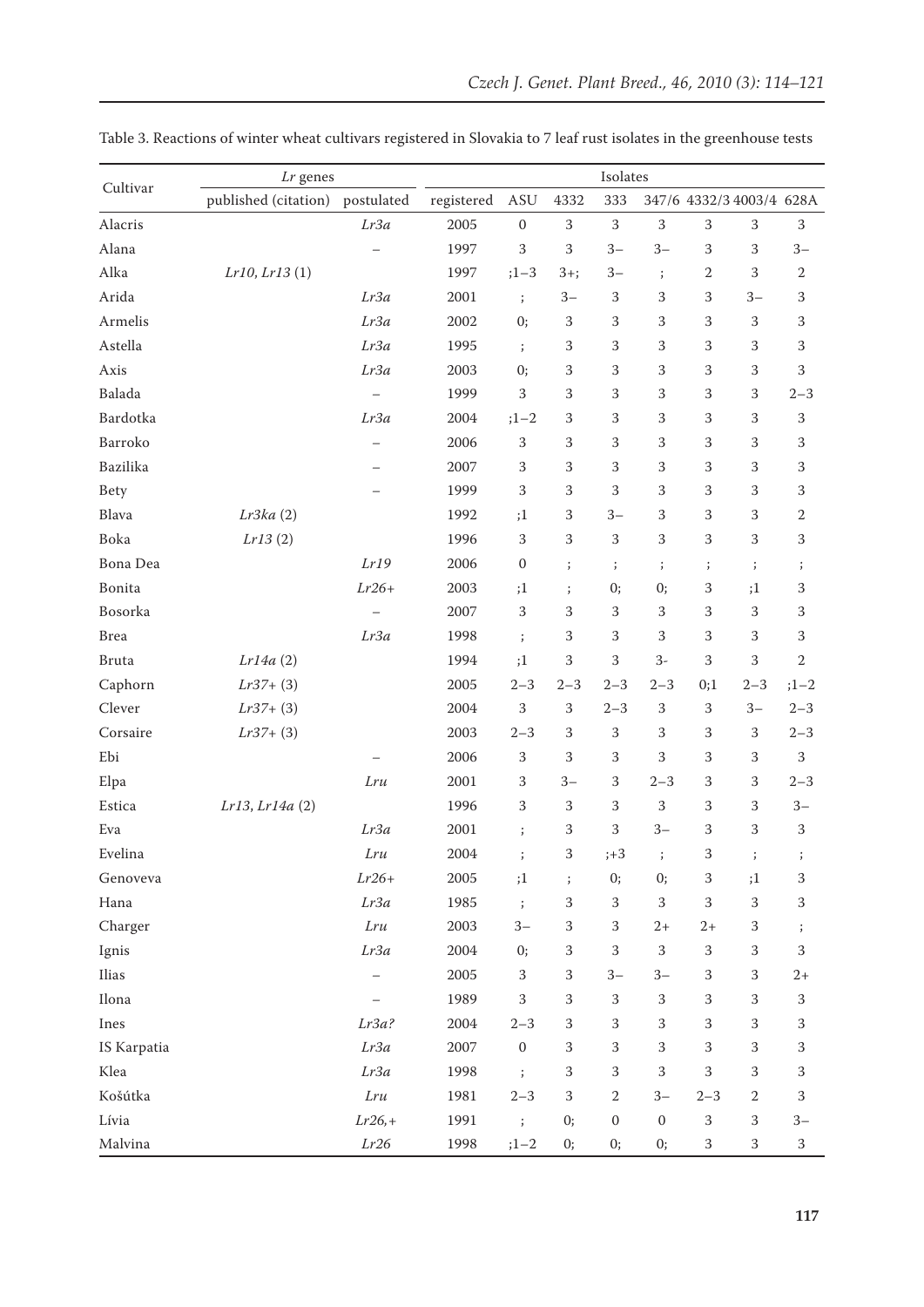## Table 3 continued

| Cultivar       | Lr genes             |                          | Isolates   |              |                  |                      |                  |              |                          |            |
|----------------|----------------------|--------------------------|------------|--------------|------------------|----------------------|------------------|--------------|--------------------------|------------|
|                | published (citation) | postulated               | registered | <b>ASU</b>   | 4332             | 333                  |                  |              | 347/6 4332/3 4003/4 628A |            |
| Malyska        |                      | Lr3a                     | 2001       | $;1 - 2$     | $\mathbf{3}$     | 3                    | $\,3$            | $\mathbf{3}$ | $\,3$                    | $\,3$      |
| Markola        |                      | Lr3a                     | 2005       | 0;           | 3                | 3                    | 3                | 3            | 3                        | 3          |
| Meritto        |                      |                          | 2004       | $3-$         | $3-$             | 3                    | 3                | 3            | 3                        | 3          |
| Mladka         |                      | Lru                      | 2003       | 3            | 3                | $2 - 3$              | 3                | 3            | 3                        | 3          |
| MV Magvas      |                      | $\overline{\phantom{m}}$ | 2003       | 3            | 3                | 3                    | 3                | 3            | 3                        | $3-$       |
| MV Palotás     |                      | Lru                      | 2005       | 3            | $\vdots$         | $\ddot{i}$           | $;1+$            | $;1+$        | $2 - 3$                  | ;1         |
| Pavlina        |                      | Lr3a                     | 2005       | $\vdots$     | $3-$             | 3                    | $\,3$            | 3            | $3-$                     | 3          |
| Pegassos       |                      | Lru                      | 2004       | 3            | $3-$             | 3                    | $2 - 3$          | $2 - 3$      | $3-$                     | 3          |
| Petrana        |                      | Lru                      | 2002       | $\vdots$     | $\vdots$         | $\vdots$             | 0;               | 0;           | 12                       | 0;         |
| Rapsodia       | Lr10, Lr26, Lr37 (4) |                          | 2005       | ;1           | $\boldsymbol{0}$ | $\mathbf{0}$         | $\boldsymbol{0}$ | ;1           | 3                        | $\cdot$    |
| Rheia          | Lr 37(3)             |                          | 2007       | 3            | 3                | 3                    | 3                | 3            | 3                        | 3          |
| Sana           |                      | $Lr26,+$                 | 1995       | ;1           | 0;               | $\mathbf{0}$         | $\boldsymbol{0}$ | 3            | 3                        | $3-$       |
| Solara         |                      | Lr3a?                    | 1998       | ;1           | $3-$             | 3                    | $3-$             | 3            | 3                        | 3          |
| Stanislava     |                      |                          | 2005       | 3            | 3                | 3                    | 3                | 3            | 3                        | 3          |
| Sulamit        |                      |                          | 2004       | 3            | 3                | 3                    | 3                | 3            | 3                        | 3          |
| Šarlota        |                      | Lr3a                     | 2007       | 0;           | 3                | 3                    | 3                | 3            | 3                        | 3          |
| Šárka          | Lr13, Lr17b(2)       |                          | 2000       | 3            | 3                | 3                    | 3                | 3            | 3                        | $3-$       |
| Torysa         |                      |                          | 1992       | 3            | 3                | 3                    | 3                | 3            | 3                        | $3-$       |
| Vanda          |                      |                          | 2001       | 3            | 3                | 3                    | 3                | 3            | 3                        | 3          |
| Veldava        |                      |                          | 2005       | 3            | 3                | 3                    | 3                | 3            | 3                        | 3          |
| Velta          |                      | Lr3a                     | 2001       | 0;           | 3                | 3                    | 3                | 3            | 3                        | 3          |
| Venistar       |                      | $\overline{\phantom{0}}$ | 2002       | 3            | 3                | 3                    | 3                | 3            | 3                        | 3          |
| Verita         |                      | $Lr26+$                  | 2005       | $\mathbf{2}$ | ;1               | $\ddot{i}$           | 0;               | 3            | $;1 - 2$                 | 3          |
| Viginta        |                      | Lr3a                     | 1984       | $\mathbf{0}$ | $3-$             | $3-$                 | 3                | 3            | $3-$                     | 3          |
| Vláda          | Lr1, Lr3a, Lr13 (2)  |                          | 1990       | $\vdots$     | 3                | 3                    | 3                | 0;1          | $\,$ 3 $\,$              | $\sqrt{2}$ |
| Zerda          |                      | Lr3a                     | 1999       | $\vdots$     | 3                | 3                    | 3                | $\,3$        | 3                        | 3          |
| NIL (Thatcher) |                      | Lr3a                     |            | ;1           | 3                | 3                    | 3                | 3            | 3                        | 3          |
| NIL (Thatcher) |                      | Lr19                     |            | 0;           | $\mathbf{.}$     | $\ddot{\phantom{0}}$ | $\cdot$          | $\vdots$     | $\vdots$                 | $\cdot$    |
| NIL (Thatcher) |                      | Lr26                     |            | $\vdots$     | $\vdots$         | $\mathbf{.}$         | $\vdots$         | 3            | 3                        | 3          |
| NIL (Thatcher) |                      | Lr37                     |            | 3            | 3                | 3                    | 3                | 3            | 3                        | 3          |

Infection types: ; chloroses,  $N =$  necroses,  $0 =$  no pustules; ;, 1, 1-2, 1-2+, 2, 2+ = resistant; 2-3, 3-, 3 = susceptible (1) – Blažková *et al*. (2002), (2) – Pathan and Park (2006), (3) – Bartoš *et al.* (2004), (4) – Hanzalová *et al.* (2009) (see References to the present paper)

tested in an additional test with two isolates from the Czech Republic (Lípa, Praha-Ruzyně) and one isolate from Slovakia (Beluša). Whereas cv. Bona Dea was resistant to all three additionally applied isolates, cv. Petrana was resistant to two Czech isolates but susceptible to the isolate from Beluša. Obviously, the originally applied 7 leaf rust isolates lack virulence to cv. Petrana. Out of 65 tested winter wheat cultivars only less than one third was susceptible to all 7 rust isolates. Most cultivars were resistant at least to one leaf rust isolate.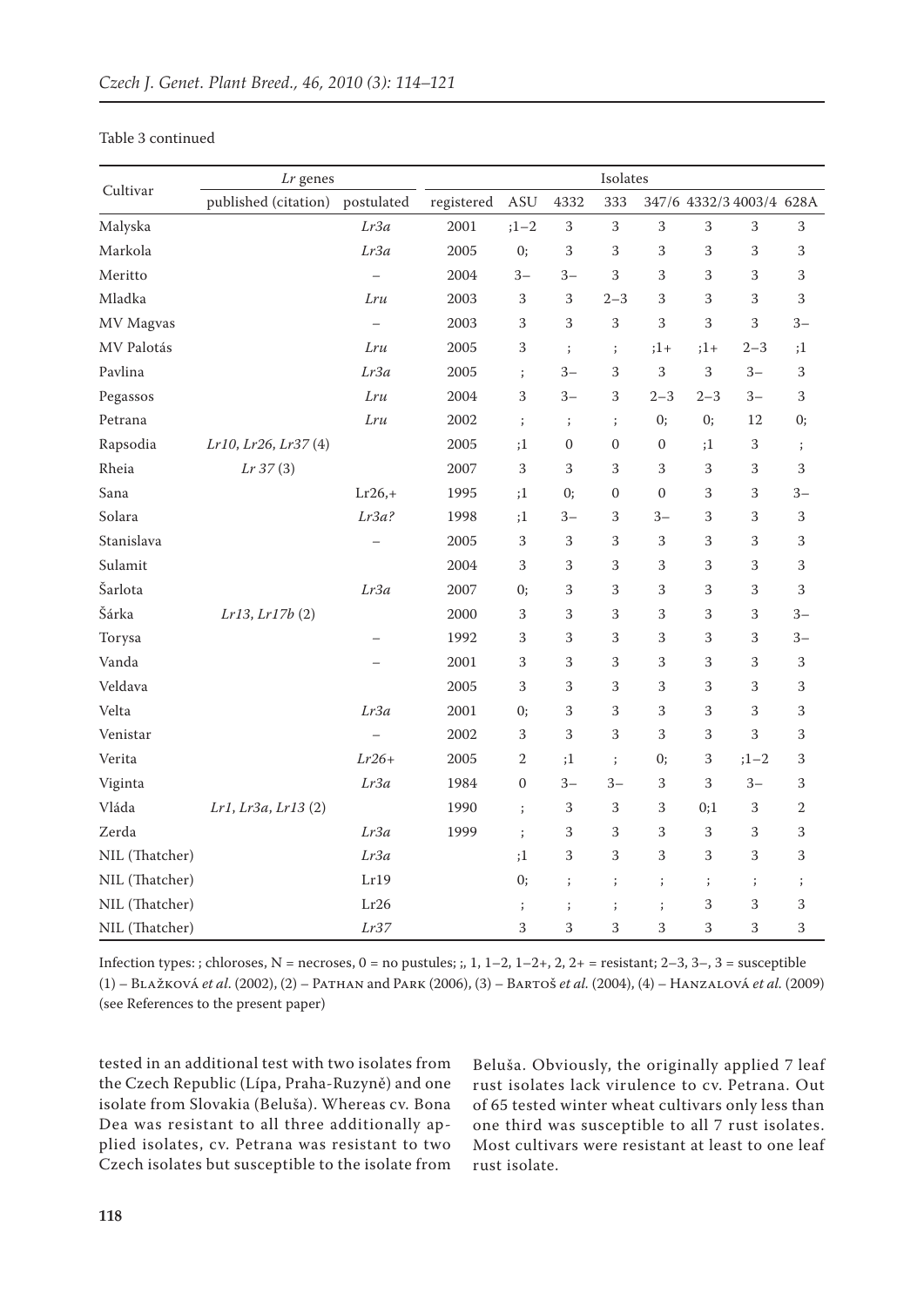A limited number of isolates used in the greenhouse test enables to draw only preliminary conclusions on the presence of *Lr* genes. The most frequent reaction pattern was similar to the reactions of NIL *Lr3a*. The following cultivars belonged to this group: Alacris, Arida, Armelis, Astella, Axis, Bardotka, Blava (*Lr3ka?*), Brea, Eva, Hana, Ignis, Ines(?), IS Karpatia, Klea, Malyska, Markola, Pavlina, Solara, Šarlota, Velta, Viginta, Zerda. By rust reactions the presence of *Lr26*  was postulated in cvs. Bonita, Genoveva, Lívia, Malvina, Rapsodia, Sana and Verita. Reactions of cultivars Genoveva, Verita, Rapsodia and Bonita indicate that they possess other additional gene(s) for leaf rust resistance in addition to *Lr26*. The presence of *Lr26* in cv. Rapsodia was confirmed by a molecular marker (Hanzalová *et al.* 2009). Cv. Bona Dea was resistant to all applied leaf rust isolates similarly like NIL possessing *Lr19*. The postulation of *Lr 19* in cv. Bona Dea is supported by the yellow colour of flour caused by a gene closely linked with *Lr19*. It was also confirmed by the author of the cultivar (Zalabai, personal communication). He also defined cv. Bona Dea as highly resistant.

#### **DISCUSSION**

In comparison with previous results (Hanzalová *et al*. 2008) the virulence frequency to *Lr1* increased. Virulence frequencies to other *Lr* genes remained similar to those in 2001–2004. Like in previous years no virulence to *Lr19* was identified and only a very low frequency of virulence to *Lr9* was found. Virulence to *Lr24* recorded in 2001 (Hanzalová *et al.* 2008) was found again in 2005 and 2008 whereas virulence to *Lr28* was registered in each year of the period 2005–2008 when the pathotype survey was carried out.

Because of the linkage of *Lr19* with a gene conditioning the yellow colour of flour that gene was not widely used in breeding in Europe. Swedish spring wheat cv. Sunnan, several cultivars from the former USSR, e.g. Saratovskaya 29, Samara, Volgogradskaya (MARTYNOV & DOBROTVORskaya 2006) and of the Slovak cultivars tested by us cv. Bona Dea possess *Lr19*. Virulence to that gene was found in Germany already in 1999 (Gultyaeva *et al*. 2000). However, it was not recorded in earlier ring tests comprising France, Czech Republic, Germany, Italy, Spain, Hungary,

Poland, Bulgaria, Rumania and Slovakia summarized by MESTERHÁZY et al. (2000). The breakdown of *Lr19* effectiveness occurred in Volga, Ural region and Central Black Earth (GULTYAEVA 2007). Genes *Lr9* and *Lr24* still condition stable resistance in Russia. The virulence frequency to *Lr1* was decreasing in Russia in 2001–2006 in the Northwest and increasing in Central, Central Black Earth, Middle and Low Volga and Ural regions (GULTYAEVA 2007). In Germany an increase in virulence frequencies was detected in 2001–2003 for *Lr1* and *Lr2a*, a decrease for *Lr3*. In Russia virulence for Lr3 was common (LIND & Gultyaeva 2007). No virulence to *Lr9*, *Lr19*, *Lr24* was found in Latvia (LIATUKAS 2003). Similarly like in Slovakia, virulence frequency to *Lr1* also increased in Hungary and virulence frequency to *Lr2a* was also low (Manninger 2006). Unlike in Hungary, no decrease in the frequency of virulence to *Lr15* was observed in the Slovak Republic and the most striking difference was a high frequency of virulence to *Lr23* in the Slovak Republic and very low in Hungary. In the Czech Republic in 2005–2008 the most effective genes were the same as in Slovakia, *Lr9*, *Lr19*, *Lr24*, *Lr28* and *Lr2a*. A relatively low frequency of virulence to *Lr2b* was also recorded. Unlike in Slovakia, in the Czech Republic no virulence was found to *Lr9* and very low virulence to *Lr19* in recent years (Hanzalová 2010). In the USA leaf rust resistance genes *Lr9* and *Lr24* are effective no more. All the three most widespread pathotypes in the race survey published in 2010 (Kolmer *et al.* 2010) possessed virulence to *Lr24*, and one of them also to *Lr9*. In Canada gene *Lr9* was highly effective in previous years, however virulence to this gene rose dramatically from 2.8% in 2006 to 8.7% in 2007 (McCallum *et al.* 2010)

According to the Description of Registered Bread Wheat Varieties by the Central Controlling and Testing Institute in Agriculture (http://www.uksup. sk/) the resistance of cultivars Axis, Bonita, Magvas, Evelina, Markola, Ilias, Rapsodia, Stanislava, Bazilika, Bosorka, Etela, Eurofit, Rheia, Šarlota and MV Palota was described as higher than the resistance of check cultivars. Nine of these cultivars possess specific leaf rust resistance genes. In other six cultivars no specific resistance genes were revealed. Field (partial) resistance is obviously responsible for the low disease severity of the latter group of cultivars. The resistance of cvs. Corsaire and Evelina was described as substantially better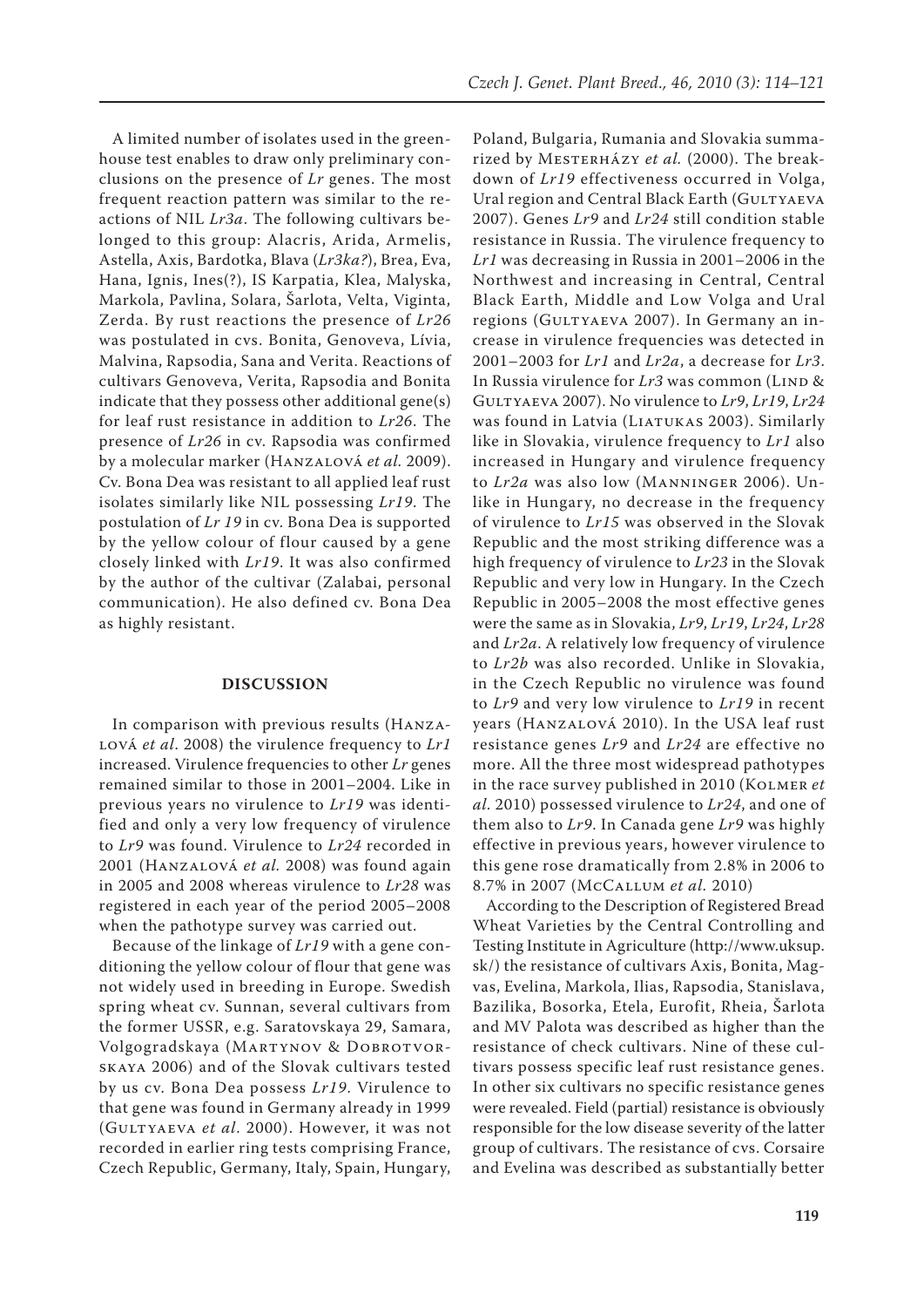than the resistance of check cultivars, resistance of cv. Clever as good up to very good, resistance of cvs. Caphorn and Barroko as good. Three of these cultivars possess *Lr37* and other gene(s), cv. Barroko seems to have field (partial) resistance. Medium leaf rust resistance was reported in cvs. IS Karpatia, Verita, Genoveva. Two of these cultivars possess *Lr26* and other gene(s), cv. IS Karpatia *Lr3a*. Lower resistance than in check cultivars was described in cvs. Sulamit and Ebi. In these cultivars *Lr* genes were not recorded. The combination of genes *Lr1*, *Lr3a* and *Lr13* in cv. Vlada was reported by PATHAN and PARK (2006) as well as data on *Lr* genes in cvs. Blava, Bruta, Estica and Viginta. Data on the presence of *Lr* genes in cultivar Alka were published by Blažková *et al.* (2002), in cultivars Caphorn and Rapsodia by Hanzalová *et al.* (2009), in cultivars Clever, Corsaire and Rheia by Bartoš *et al.* (2004).

Seedling tests for resistance to selected rust isolates can help to postulate resistance genes in commercial cultivars. However, the number of applied rust isolates in our trials was too low to guarantee that the isolates possess all genes for virulence/avirulence related to the resistance genes in the tested cultivars. For these reasons cultivars showing resistance in the greenhouse tests can possibly suffer from rust in the field, and vice versa, cultivars susceptible in the greenhouse may be resistant in the field. Genes governing resistance only in the field cannot be detected in the greenhouse tests. Results obtained by different sets of rust races may differ. E.g. the genes designated as *Lru* postulated in previous trials (Hanzalová *et al.* 2008) in cvs. Bety and Torysa were not revealed with rust races applied in the present test.

Of *Lr* genes described in wheat cultivars registered in Slovakia, only adult plant resistance gene *Lr37* has remained generally effective in the field until now. Resistance expressed only in the field is common in European cultivars. Winzeler *et al.* (2000) recorded this type of resistance in 50 out of 72 tested cultivars and breeding lines. Breeding for field resistance (partial resistance, adult plant resistance) will belong to the most promising strategies of disease resistance breeding also in the future.

*Acknowledgements*. Supported by the Ministry of Agriculture of the Czech Republic, No. MZE 0002700604.

## **R e f e r e n c e s**

- Bartoš P., Šebesta J. (1971): Physiologic specialization of *Puccinia recondita* Rob. ex Desm. f.sp. *tritici* (Eriks) in Czechoslovakia in the years 1966–1969. Genetika a šlechtění, **7**: 23–28. (in Czech)
- Bartoš P., Ovesná J., Hanzalová A., Chrpová J., Dumalasová V., Škorpík M., Šíp V. (2004): Presence of a translocation from *Aegilops ventricosa* in wheat cultivars registered in the Czech Republic. Czech Journal of Genetics and Plant Breeding, **40**: 31–35.
- Blažková V., Bartoš P., Park R., Goyeau H. (2002): Verifying the presence of leaf rust resistance gene *Lr10* in sixteen wheat cultivars by use of PCR-based STS marker. Cereal Research Communications, **30**:  $9 - 16.$
- GULTYAEVA E.I. (2007): Wheat leaf rust survey in Russia in 2001–2006. In: Proc. 15<sup>th</sup> Congress of European Mycologists. September 16–21, 2007, Sankt Peterburg, 252.
- Gultyaeva E., Walter U., Kopahnke D., Mikhailova L. (2000): Virulence of *Puccinia recondita* Rob. ex Desm. f.sp. *tritici* in Germany and European part of Russia in 1996–1999. Acta Phytopathologica et Entomologica Hungarica, **35**: 409–412.
- Hanzalová A. (2010): Physiologic specialization of wheat leaf rust (*Puccinia triticina* Eriks.) in the Czech Republic in 2005–2008. Cereal Research Communications, **38**: 366–374.
- Hanzalová A., Huszár J., Bartoš P., Herzová E. (2008): Occurrence of wheat leaf rust (*Puccinia triticina*) races and virulence changes in Slovakia in 1994– 2004. Biologia, **63**: 1–4.
- Hanzalová A., Sumíková T., Bartoš P. (2009): Determination of leaf rust resistance genes *Lr10*, *Lr26* and *Lr37* by molecular markers in wheat cultivars registered in the Czech Republic. Czech Journal of Genetics and Plant Breeding, **45**: 79–84.
- Kolmer J.A., Long D.L., Hughes M.E. (2010): Physiologic specialization of *Puccinia triticina* on wheat in the United States in 2008. Plant Disease, **94**: 775– 780.
- LIATUKAS Z. (2003): Virulence of winter wheat leaf rust isolates. Biologija (Lithuania), **1**: 77–80.
- LIND V., GULTYAEVA R. (2007): Virulence frequencies of *Puccinia triticina* in Germany and the European regions of the Russian Federation. Journal of Phytopathology, **155**: 13–21.
- Manninger K. (2006): Physiological specialization of *Puccinia triticina* on wheat and triticale in Hungary in 2004. Acta Phytopathologica et Entomologica Hungarica, **41**: 93–100.